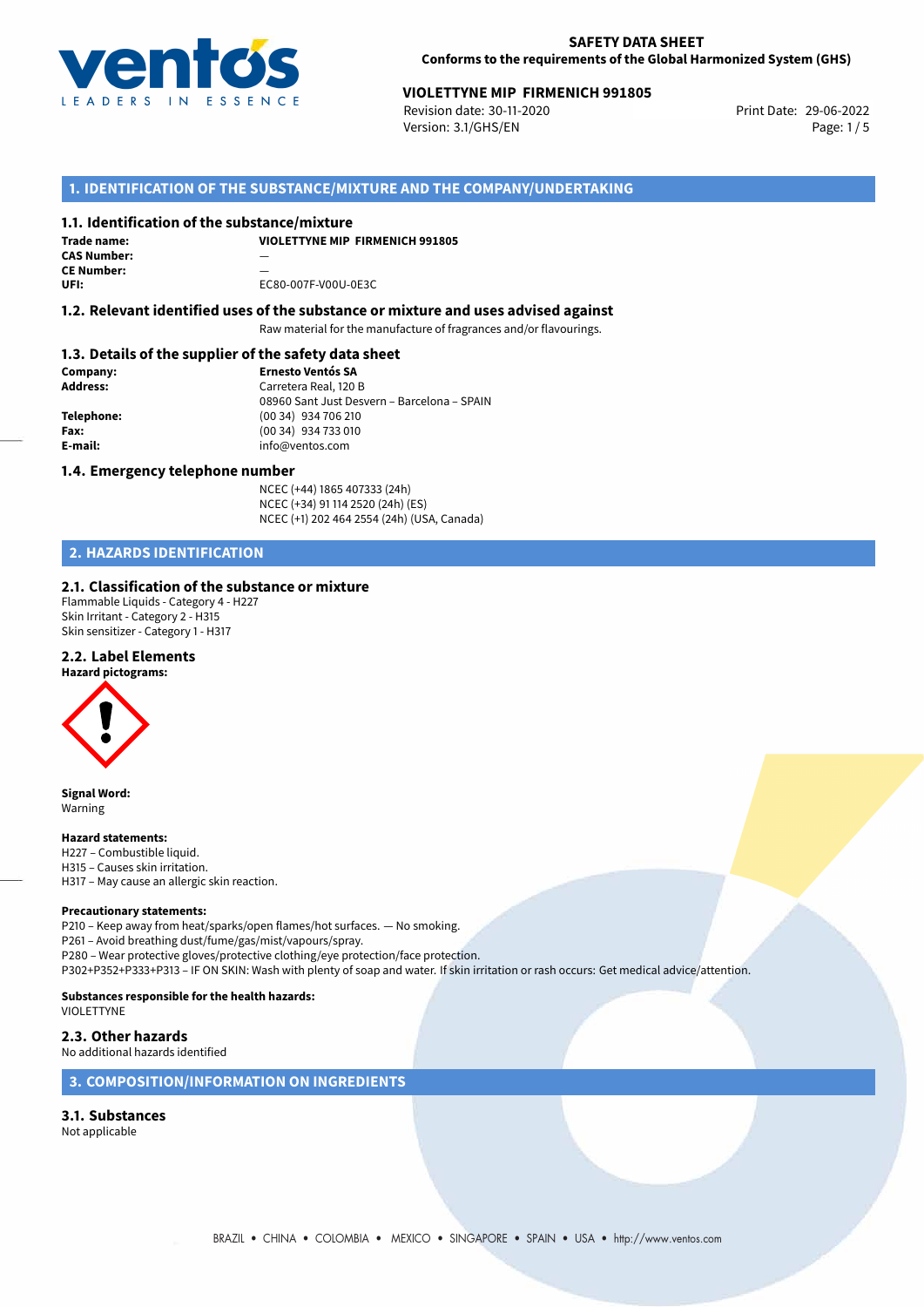

# **VIOLETTYNE MIP FIRMENICH 991805**<br>Revision date: 30-11-2020<br>Print Date: 29-06-2022

Revision date: 30-11-2020 Version: 3.1/GHS/EN Page: 2 / 5

# **3.2. Mixtures**

VIOLETTYNE MIP

Hazardous constituents:

| Chemical Name           | % (w/w)        | CAS No<br><b>EC No</b> | <b>Classification according to GHS</b>             |
|-------------------------|----------------|------------------------|----------------------------------------------------|
|                         |                |                        | 166432-52-   Flammable Liquids - Category 4 - H227 |
| <sup>I</sup> VIOLETTYNE | $\geq$ 10; <25 |                        | Skin Irritant - Category 2 - H315                  |
|                         |                | 417-840-2              | Skin sensitizer - Category 1B - H317               |

[See the full text of the hazard statements in section 16.](#page-4-0)

# **4. FIRST-AID MEASURES**

#### **4.1. Description of necessary first aid measures**

| Ingestion:    | Rinse mouth with water.                                                                                               |
|---------------|-----------------------------------------------------------------------------------------------------------------------|
|               | Obtain medical advice.                                                                                                |
|               | Keep at rest. Do not induce vomiting.                                                                                 |
| Eye contact:  | In case of contact with eyes, rinse immediately with plenty of water for at least 15 minutes and seek medical advice. |
| Inhalation:   | Remove person to fresh air and keep at rest.                                                                          |
|               | Seek immediate medical advice.                                                                                        |
| Skin contact: | Take off immediately all contaminated clothing.                                                                       |
|               | Thoroughly wash affected skin with soap and water.                                                                    |
|               | Seek medical attention if symptoms persist.                                                                           |

#### **4.2. Most important symptoms and effects, both acute and delayed**

No information available.

# **4.3. Indication of any immediate medical attention and special treatment needed**

No information available.

# **5. FIRE-FIGHTING MEASURES**

#### **5.1. Extinguishing Media**

Water spray, carbon dioxide, dry chemical powder or appropriate foam. For safety reasons do not use full water jet.

#### **5.2. Special hazards arising from the substance or mixture**

Known or Anticipated Hazardous Products of Combustion: Emits toxic fumes under fire conditions.

#### **5.3. Advice for firefighters**

High temperatures can lead to high pressures inside closed containers. Avoid inhalation of vapors that are created. Use appropriate respiratory protection. Do not allow spillage of fire to be poured into drains or watercourses. Wear self-contained breathing apparatus and protective clothing.

# **6. ACCIDENTAL RELEASE MEASURES**

#### **6.1. Personal precautions, protective equipment and emergency procedures**

Evacuate surronding areas. Ensure adequate ventilation. Keep unnecessary and unprotected personnel from entering. Do not breathe vapor/spray. Avoid contact with skin and eyes. Information regarding personal protective measures: see section 8.

#### **6.2. Environmental precautions**

To avoid possible contamination of the environment, do not discharge into any drains, surface waters or groundwaters.

#### **6.3. Methods and materials for containment and cleaning up**

Cover with an inert, inorganic, non-combustible absorbent material (e.g. dry-lime, sand, soda ash). Place in covered containers using non-sparking tools and transport outdoors. Avoid open flames or sources of ignition (e.g. pilot lights on gas hot water heater). Ventilate area and wash spill site after material pickup is complete.

#### **6.4. Reference to other sections**

Information regarding exposure controls, personal protection and disposal considerations can be found in sections 8 and 13.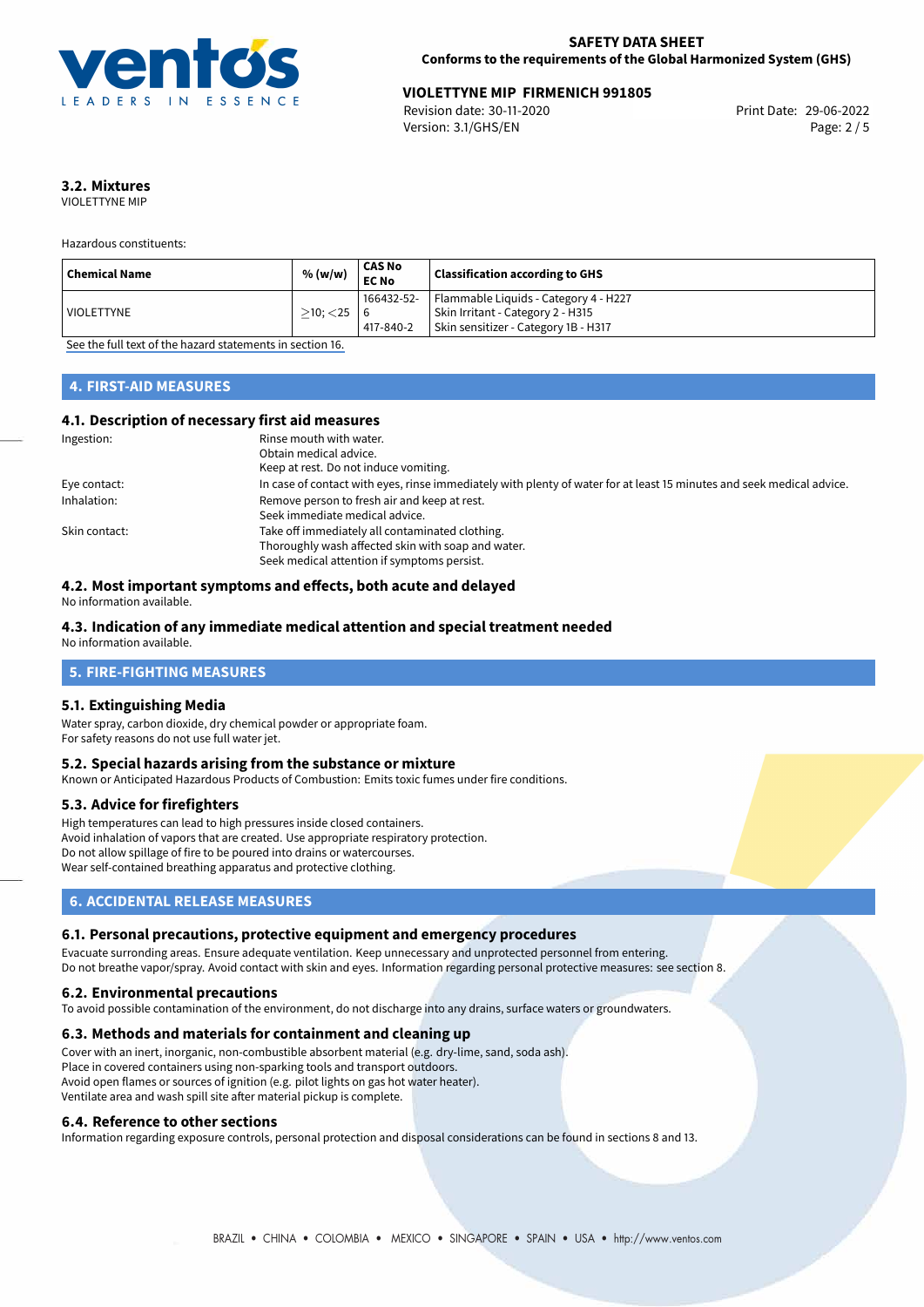

#### **SAFETY DATA SHEET Conforms to the requirements of the Global Harmonized System (GHS)**

# 29-06-2022 **VIOLETTYNE MIP FIRMENICH 991805**

Revision date: 30-11-2020 Version: 3.1/GHS/EN Page: 3 / 5

# **7. HANDLING AND STORAGE**

#### **7.1. Precautions for safe handling**

Do not store or handle this material near food or drinking water. Do not smoke. Avoid contact with the eyes, skin and clothing. Wear protective clothing and use glasses. Observe the rules of safety and hygiene at work. Keep in the original container or an alternative made from a compatible material.

# **7.2. Conditions for safe storage, including any incompatibilities**

Store in tightly closed and preferably full containers in a cool, dry and ventilated area, protected from light. Keep away from sources of ignition (e.g. hot surfaces, sparks, flame and static discharges). Keep away from incompatible materials (see section 10).

#### **7.3. Specific end use(s)**

No information available.

**8. EXPOSURE CONTROLS AND PERSONAL PROTECTION**

#### **8.1. Control parameters**

Components with occupational exposure limits: None known.

#### **8.2. Exposure controls**

Measures should be taken to prevent materials from being splashed into the body. Provide adequate ventilation, according to the conditions of use. Use a mechanical exhaust if required.

#### **8.3. Individual protection measures, such as personal protective equipment**

| Eye/Face protection:             | Chemical safety goggles are recommended. Wash contaminated goggles before reuse.                                                            |
|----------------------------------|---------------------------------------------------------------------------------------------------------------------------------------------|
| Hand Protection:                 | Chemical-resistant gloves are recommended. Wash contaminated gloves before reuse.                                                           |
| Body protection:                 | Personal protective equipment for the body should be selected based on the task being performed and the risks<br>involved.                  |
| Respiratory Protection:          | In case of insufficient ventilation, use suitable respiratory equipment.                                                                    |
| Environmental exposure controls: | Emissions from ventilation or process equipment should be checked to ensure they comply with environmental<br>protection legislation.       |
|                                  | In some cases, filters or engineering modifications to the process equipment will be necessary to reduce emissions to<br>acceptable levels. |
|                                  |                                                                                                                                             |

# **9. PHYSICAL AND CHEMICAL PROPERTIES**

#### **9.1. Information on basic physical and chemical properties**

| Appearance:                            | Liquid                    |
|----------------------------------------|---------------------------|
| Colour:                                | Conforms to standard      |
| Odour:                                 | Conforms to standard      |
| Odour theshold:                        | Not determined            |
| pH:                                    | Not determined            |
| Melting point/freezing point:          | Not determined            |
| Boling point/boiling range (°C):       | Not determined            |
| Flash point:                           | 77 °C                     |
| Evaporation rate:                      | Not determined            |
| Flammability:                          | Not determined            |
| Lower flammability/Explosive limit:    | Not determined            |
| Upper flammability/Explosive limit:    | Not determined            |
| Vapour pressure:                       | Not determined            |
| Vapour Density:                        | Not determined            |
| Density:                               | $0,843-0,853$ g/mL (20°C) |
| Relative density:                      | $0,843 - 0,853$ (20°C)    |
| Water solubility:                      | SOLUBLE IN ETHANOL        |
| Solubility in other solvents:          | SOLUBLE IN ETHANOL        |
| Partition coefficient n-octanol/water: | Not determined            |
| Auto-ignition temperature:             | Not determined            |
| Decomposition temperature:             | Not determined            |
| Viscosity, dynamic:                    | Not determined            |
| Viscosity, kinematic:                  | Not determined            |
| Explosive properties:                  | Not determined            |
| Oxidising properties:                  | <b>NONE EXPECTED</b>      |
|                                        |                           |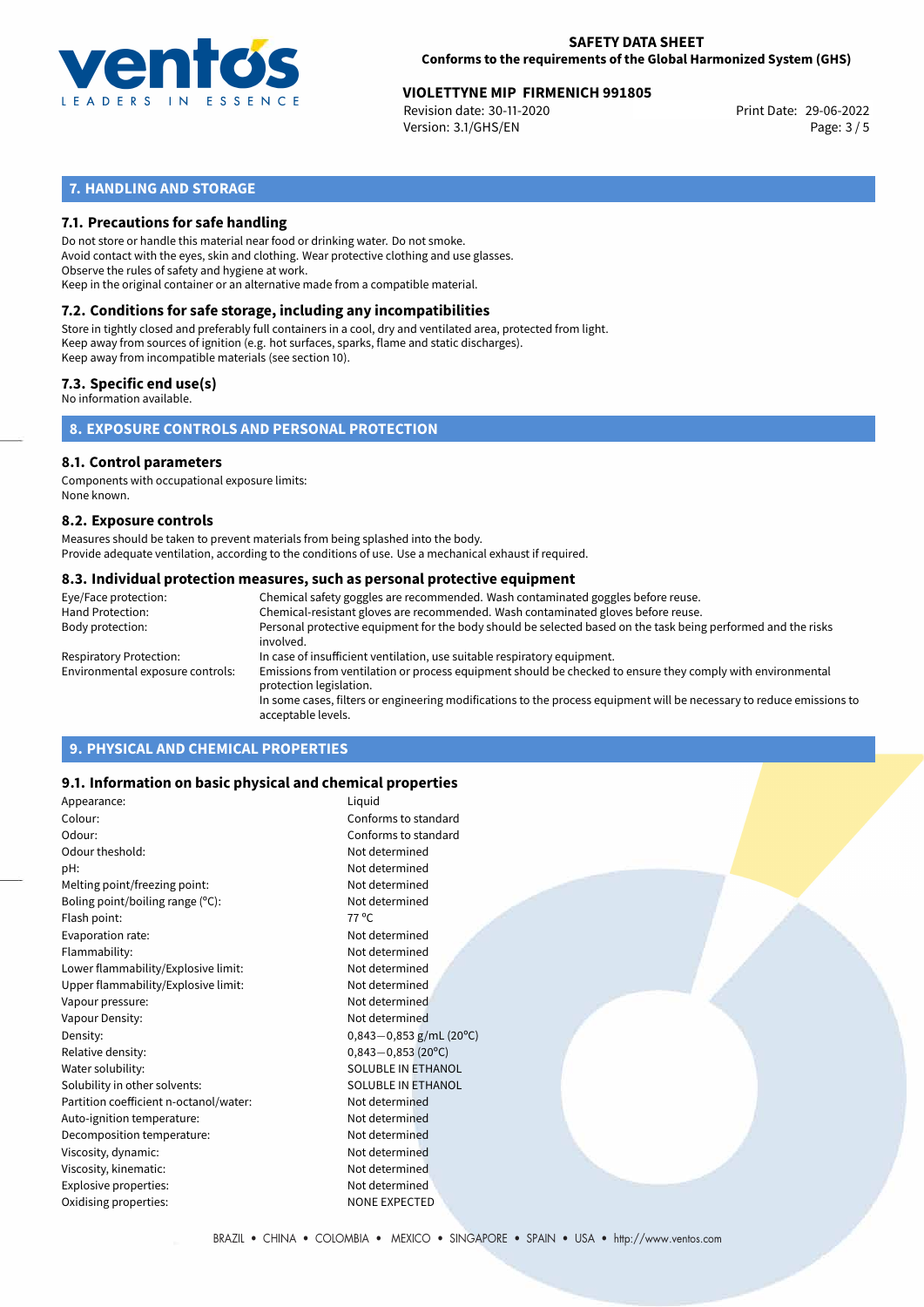

#### **SAFETY DATA SHEET Conforms to the requirements of the Global Harmonized System (GHS)**

# **VIOLETTYNE MIP FIRMENICH 991805**<br>Revision date: 30-11-2020<br>Print Date: 29-06-2022

Revision date: 30-11-2020 Version: 3.1/GHS/EN Page: 4 / 5

# **10. STABILITY AND REACTIVITY**

#### **10.1. Reactivity**

No hazardous reactions if stored and handled as prescribed/indicated.

#### **10.2. Chemical stability**

The product is stable if stored and handled as prescribed/indicated.

#### **10.3. Possibility of hazardous reactions**

No hazardous reactions if stored and handled as prescribed/indicated.

#### **10.4. Conditions to Avoid**

Conditions to Avoid: Excessive heat, flame or other ignition sources.

#### **10.5. Incompatible materials**

Avoid contact with strong acids and bases and oxidizing agents.

#### **10.6. Hazardous decomposition products**

During combustion may form carbon monoxide and unidentified organic compounds.

# **11. TOXICOLOGICAL INFORMATION**

| <b>Acute toxicity</b>             | Based on the data available, the criteria for classification are not met. |
|-----------------------------------|---------------------------------------------------------------------------|
| <b>Skin corrosion/irritation</b>  | Causes skin irritation.                                                   |
| Serious eye damage/irritation     | Based on the data available, the criteria for classification are not met. |
| Respiratory or skin sensitisation | May cause an allergic skin reaction.                                      |
| <b>Germ cell mutagenicity</b>     | Based on the data available, the criteria for classification are not met. |
| Carcinogenicity                   | Based on the data available, the criteria for classification are not met. |
| <b>Reproductive toxicity</b>      | Based on the data available, the criteria for classification are not met. |
| <b>STOT-single exposure</b>       | Based on the data available, the criteria for classification are not met. |
| <b>STOT-repeated exposure</b>     | Based on the data available, the criteria for classification are not met. |
| <b>Aspiration hazard</b>          | Based on the data available, the criteria for classification are not met. |

# **12. ECOLOGICAL INFORMATION**

#### **12.1. Toxicity**

**Assessment:** Based on the data available, the criteria for classification are not met. **Experimental/calculated data:** No information available.

#### **12.2. Degradability**

No information available.

#### **12.3. Bioaccumulative potential** No information available.

**12.4. Soil mobility**

No information available.

# **12.5. Other adverse effects**

See also sections 6, 7, 13 and 15 Do not allow to get into waste water or waterways.

### **13. DISPOSAL CONSIDERATIONS**

#### **13.1. Waste treatment methods**

Dispose of in accordance with national and local environmental regulations.